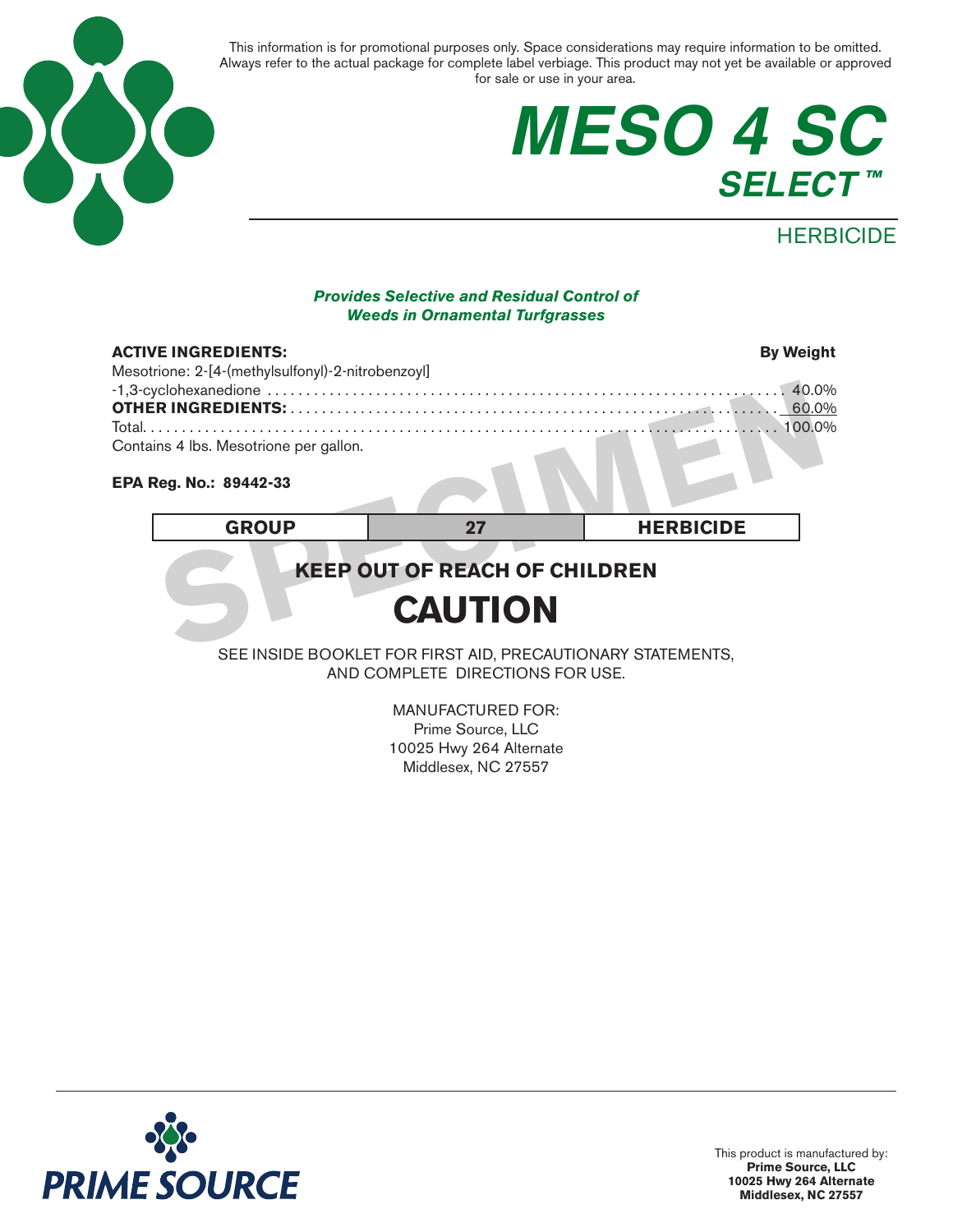

## **MESO 4 SC SELECT ™**

## **HERBICIDE**

| <b>FIRST AID</b>                                                                                          |                                                                                                                                                                                                                                                                                   |  |
|-----------------------------------------------------------------------------------------------------------|-----------------------------------------------------------------------------------------------------------------------------------------------------------------------------------------------------------------------------------------------------------------------------------|--|
| <b>IF IN EYES</b>                                                                                         | . Hold eye open and rinse slowly and gently with water for 15-20 minutes.<br>• Remove contact lenses, if present, after the first 5 minutes, then continue rinsing eye.                                                                                                           |  |
|                                                                                                           | • Call a poison control center or doctor for treatment advice.                                                                                                                                                                                                                    |  |
| <b>IF ON SKIN</b>                                                                                         | • Take off contaminated clothing.                                                                                                                                                                                                                                                 |  |
|                                                                                                           | . Rinse skin immediately with plenty of water for 15-20 minutes.                                                                                                                                                                                                                  |  |
|                                                                                                           | • Call a poison control center or doctor for treatment advice.                                                                                                                                                                                                                    |  |
| <b>IF INHALED</b>                                                                                         | • Move person to fresh air.<br>• If person is not breathing, call 911 or an ambulance, then give artificial respiration,<br>preferably by mouth-to-mouth, if possible.<br>• Call a poison control center or doctor for further treatment advice.                                  |  |
| <b>IF SWALLOWED</b>                                                                                       | • Call a poison control center or doctor immediately for treatment advice.<br>• Have person sip a glass of water if able to swallow.<br>• Do not induce vomiting unless told to do so by the poison control center or doctor.<br>. Do not give anything to an unconscious person. |  |
| Have the product container or label with you when calling a poison control center or doctor, or going for |                                                                                                                                                                                                                                                                                   |  |
| treatment.                                                                                                |                                                                                                                                                                                                                                                                                   |  |

#### **HOT LINE NUMBER**

For 24-Hour Medical Emergency Assistance (Human or Animal) call: **1-800-222-1222**. For Chemical Emergency Assistance (Spill, Leak, Fire, or Accident) call CHEMTREC: **1-800-424-9300**.

#### **PRECAUTIONARY STATEMENTS**

#### **Hazards to Humans and Domestic Animals**

**CAUTION:** Harmful if absorbed through skin. Prolonged or frequently repeated skin contact may cause allergic reactions in some individuals. Avoid contact with skin, eyes, or clothing.

#### **Personal Protection Equipment (PPE) Applicators and Other Handlers much wear:**

- Long-sleeved shirt and long pants
- Shoes plus socks
- Chemical Resistant gloves (barrier laminate, butyl rubber, nitrile rubber, neoprene rubber, natural rubber, polyethylene, polyvinyl chloride (PVC), or Viton)

Follow manufacturer's instructions for cleaning/maintaining PPE. If no such instructions for washables exist, use detergent and hot water. Keep and wash PPE separately from other laundry.

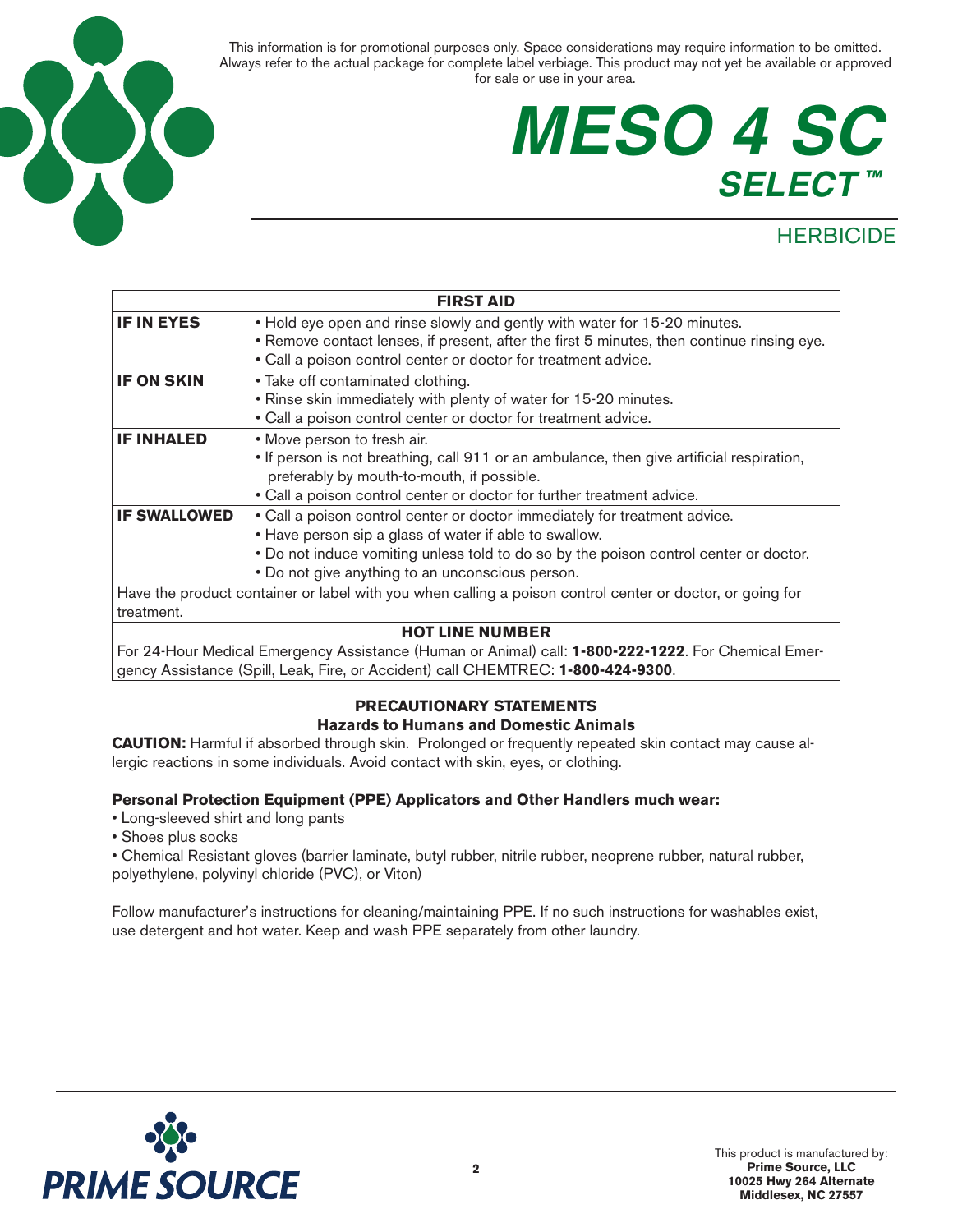

## **MESO 4 SC SELECT ™**

## **HERBICIDE**

#### **USER SAFETY RECOMMENDATIONS**

#### **Users should:**

- Wash hands thoroughly with soap and water after handling and before eating, drinking, chewing gum, using tobacco, or using the toilet.
- Remove clothing/PPE immediately if pesticide gets inside. Then wash thoroughly and put on clean clothing. Remove and wash contaminated clothing before reuse.
- Remove PPE immediately after handling this product. Wash the outside of gloves before removing. As soon as possible, wash thoroughly and change into clean clothing.

#### **Engineering Control Statements**

When handlers use closed systems or enclosed cabs in a manner that meets the requirements listed in the Worker Protection Standard (WPS) for agricultural pesticides [40 CFR 170.240(d)(4-6)], the handler PPE requirements may be reduced or modified as specified in the WPS.

#### **Environmental Hazards**

Do not apply directly to water or to areas where surface water is present, or to intertidal areas below the mean high water mark. Do not contaminate water when disposing of equipment wash water or rinsate.

#### **Surface Water Advisory**

This product may contaminate water through drift or spray in wind. This product has a high potential for runoff for several weeks after application. Poorly draining soils and soils with shallow water tables are more prone to produce runoff that contains this product. A level, well maintained vegetative buffer strip between areas to which this product is applied and surface water features such as ponds, streams, and springs will reduce the potential for contamination of water from runoff. Runoff of this product will be reduced by avoiding applications when rainfall is forecasted to occur within 48 hours. Sound erosion control practices will reduce this product's contribution to surface water contamination.

#### **Physical and Chemical Hazards**

Do not use or store near heat or open flame.

#### **DIRECTIONS FOR USE**

It is a violation of Federal law to use this product in a manner inconsistent with its labeling.

Do not apply this product in a way that will contact workers or other persons, either directly or through drift. Only protected handlers may be in the area during application. For any requirements specific to your State or

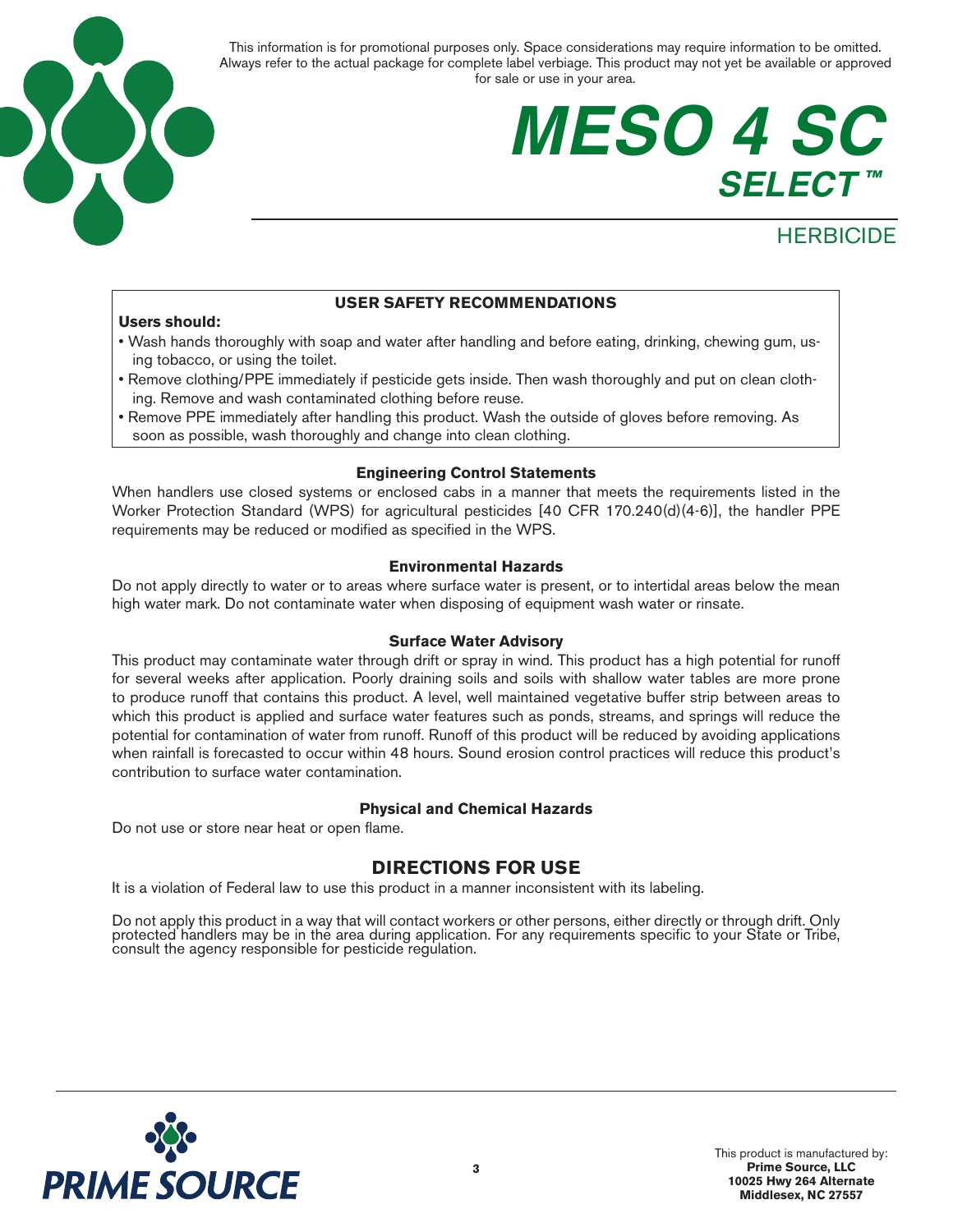

## **MESO 4 SC SELECT ™**

### **HERBICIDE**

#### **AGRICULTURAL USE REQUIREMENTS**

Use this product only in accordance with its labeling and the Worker Protection Standard, 40 CFR Part 170. This Standard contains requirements for the protection of agricultural workers on farms, forests, nurseries, and greenhouses, and handlers of agricultural pesticides. It contains requirements for training, decontamination, notification, and emergency assistance. It also contains specific instructions and exceptions pertaining to the statements on this label about personal protective equipment (PPE) and restricted entry interval. The requirements in this box only apply to uses of this product that are covered by the Worker Protection Standard.

#### **Do not enter or allow worker entry into treated areas during the restricted entry interval (REI) of 12 hours.**

PPE required for early entry to treated areas that is permitted under the Worker Protection Standard and that involves contact with anything that has been treated, such as plants, soil or water, is:

- coveralls
- shoes plus socks
- chemical resistant gloves (barrier laminate, butyl rubber ;  $\geq$  14 mils, nitrile rubber ;  $\geq$  14 mils, poly-ethylene, polyvinyl chloride (PVC) ;  $\geq$ 14 mils, and viton ;  $\geq$  14 mils)

#### **NON-AGRICULTURAL USE REQUIREMENTS**

The requirements in this box apply to uses of this product that are NOT within the scope of the Worker Protection Standard, 40 CFR Part 170. The WPS applies when this product is used to produce agricultural plants on farms, forests, nurseries, and greenhouses.

#### **Do not enter treated areas without protection clothing until sprays have dried.**

**Meso 4 SC Select™** is applied pre- and post-emergence to provide selective contact and residual control of turfgrass weeds. If applied pre-emergence, it is absorbed when emerging from the soil. Pre-emergence activity and control is reduced under dry conditions. Activate **Meso 4 SC Select** with 0.15 inches of irrigation if rain hasn't fallen within 10 days of application. Post-emergent control is obtained by absorption into the soil and contact with foliage. Growth ceases post-application, weeds turn white from chlorophyll loss, and will die within three weeks. Make a repeat application after 2-3 weeks to improve post-emergence weed control. Add a nonionic surfactant when making post- emergence applications.

Turfgrass color can temporarily become white during treatment. Whitening typically occurs 5-7 days post-application and lasts for several weeks. A second application to the same site will cause less whitening of plant tissue.

**Meso 4 SC Select** controls weeds prior to and during seeding of certain turfgrasses during turf renovation (see **New Seedings).** If making pre-emergence application to established turf, tank mix **Meso 4 SC Select**  with other pre-emergence herbicides such as Barricade® 65WG for longer residual and broad spectrum control.

#### **Approved Use Sites**

**Meso 4 SC Select** can be applied to commercial and residential turfgrasses. Non-crop area use sites include

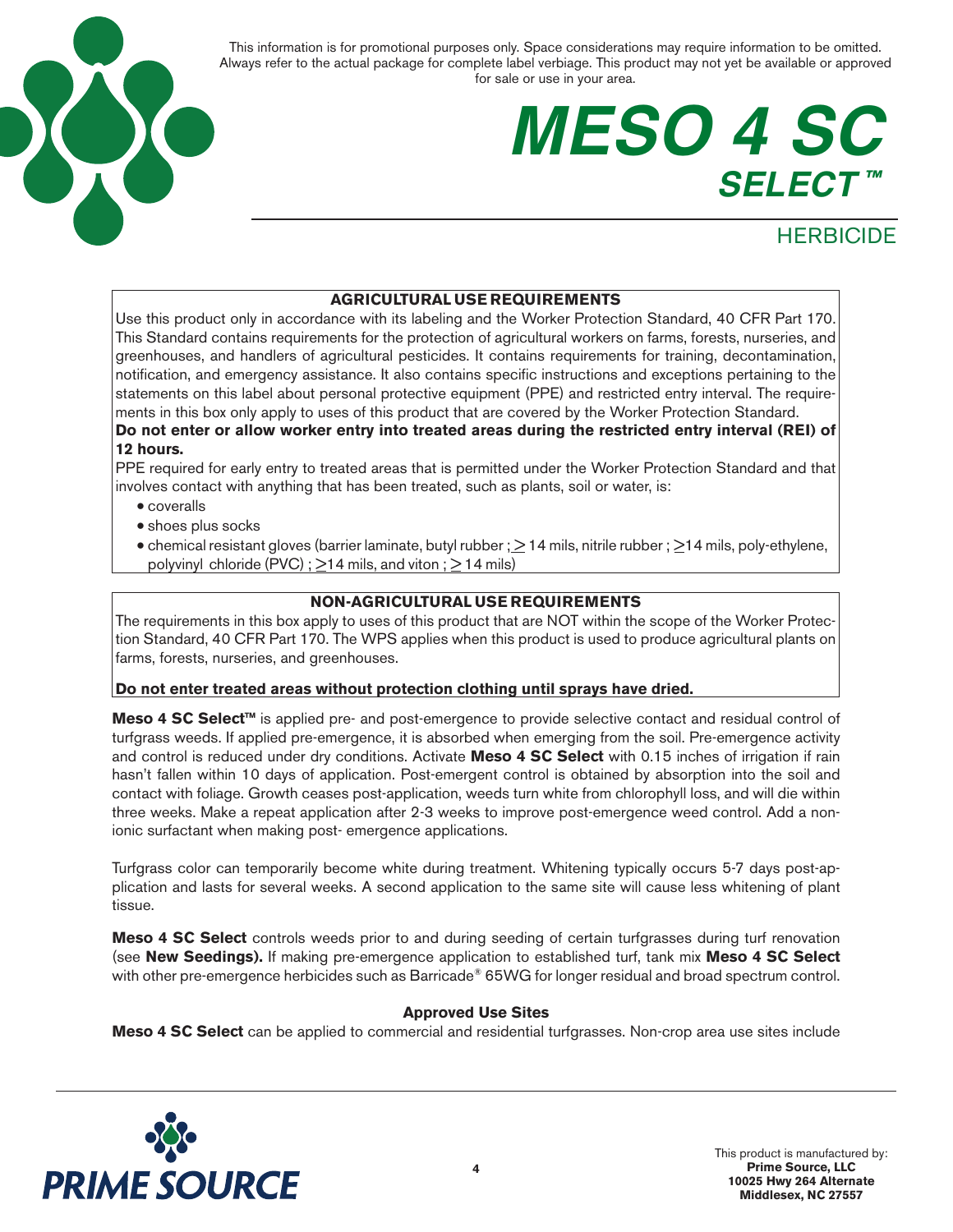

## **MESO 4 SC SELECT ™**

### **HERBICIDE**

golf courses, sod farms, athletic fields, parks, residential and commercial properties, cemeteries, airports, and lawns.

Apply **Meso 4 SC Select** at reduced rates of 4 fl. oz./A or less if tank mixing with atrazine, bentazon, or simazine. Before tank mixing **Meso 4 SC Select** with other herbicides, conduct a compatibility, safety, and efficacy test before treating larger areas. See tank mix partner labels for directions and precautions. The most restrictive directions apply.

Thoroughly clean application equipment after use to avoid injury to sensitive plants.

To avoid injury to sensitive species, keep traffic out of treated areas until sprays have dried; irrigate soil lightly to move **Meso 4 SC Select** from turf foliage before resuming normal irrigation.

#### **Turfgrass Use Restrictions:**

- **DO NOT** overspray or allow spray to drift to ornamentals or flower beds and gardens. Roses and daylilies are particularly sensitive to **Meso 4 SC Select**.
- **DO NOT** apply more than 16 oz. (or 0.50 lb. mesotrione per acre per year) per acre per year or per crop whichever is shorter.
- **DO NOT** plant any crop other than turfgrass for 18 months post-application of **Meso 4 SC Select** to avoid turfgrass injury.
- **DO NOT** apply organophosphate or carbamate insecticides within 7 days of applying **Meso 4 SC Select**.
- **DO NOT** apply **Meso 4 SC Select** through any type of irrigation system.
- **DO NOT** make aerial applications.
- **DO NOT** use treated clippings to mulch trees or vegetable/flower gardens.
- **DO NOT** apply this product on Bentgrass, *Poa annua*, kikuyugrass, zoysiagrass seashore paspalum, and bermudagrass plant injury is unacceptable. Maintain a 5-foot buffer between treated areas and bentgrass or *Poa annua* greens.
- **DO NOT** apply over the top of exposed roots of trees and ornamentals.
- **DO NOT** use on golf course putting greens; maintain a minimum of a 5-foot buffer between putting greens and treated areas.
- **DO NOT** make broadcast applications on residential lawns for pre- and post-emergent weed control unless the home lawn is being reseeded and/or renovated as whitening of some turfgrasses may occur.

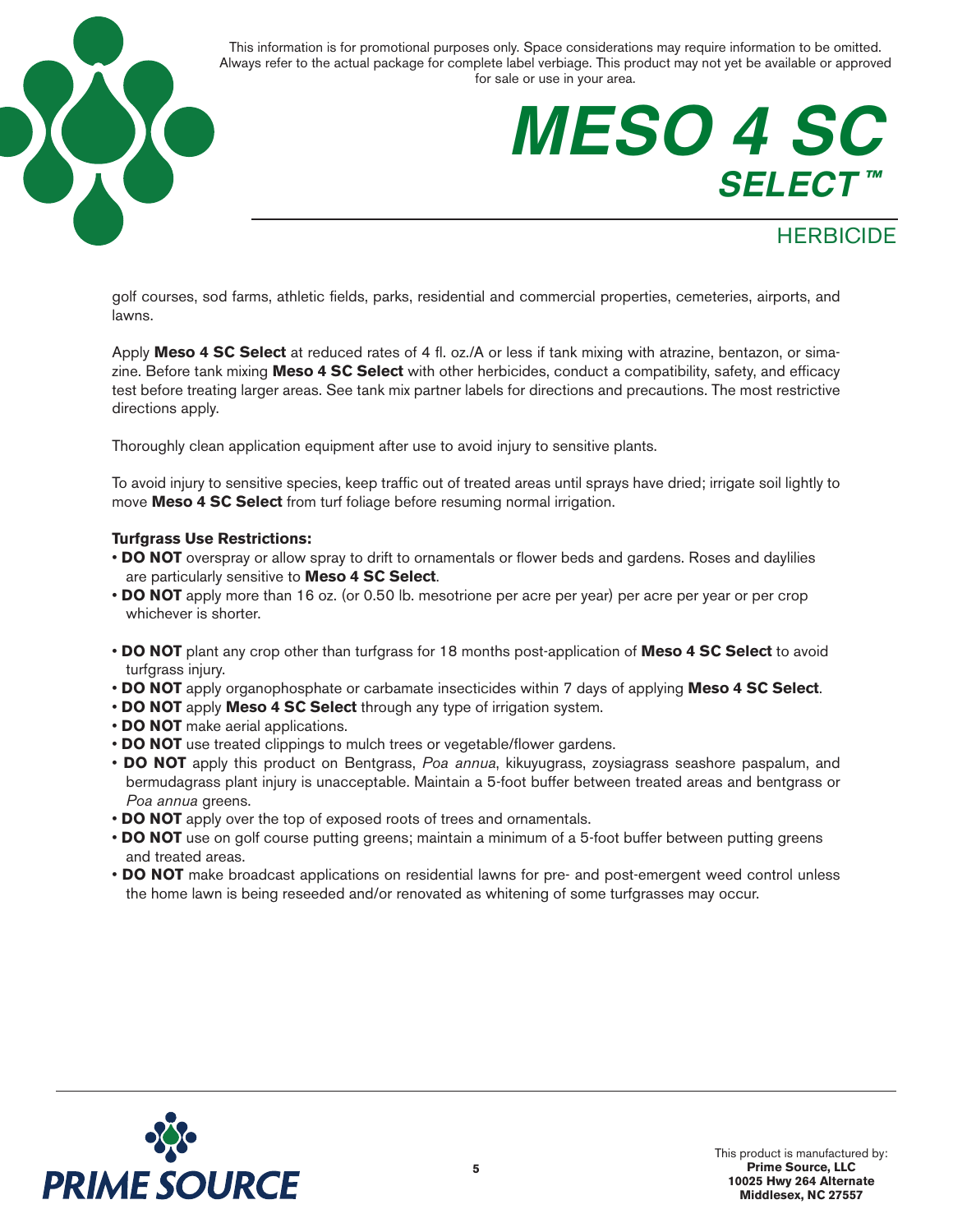

## **MESO 4 SC SELECT ™**

### **HERBICIDE**

#### **Turfgrass Tolerant Species of Meso 4SC Select (trial tested to be safe on these species)**

| <b>Species</b>                                                | Application Rate (Fl. Oz. per Acre) |
|---------------------------------------------------------------|-------------------------------------|
| Kentucky bluegrass (Poa pertensis)                            |                                     |
| Centipedegrass (Eremochloa ophiuroides)                       | $5-8$                               |
| Buffalograss (Buchloe dactyloides)                            |                                     |
| Tall fescue (Festuca arundinacea)                             |                                     |
| Perennial ryegrass* (Lolium perenne)                          |                                     |
| Fine fescue* (creeping red, chewings and hard) Festuca spp.   |                                     |
| St. Augustinegrass* (grown for sod) (Stenotaphrum secundatum) |                                     |

\*See additional rate instructions below.

#### **RESISTANCE MANAGEMENT**

There is no known resistance to **Meso 4 SC Select** and no known instances of cross-resistance between the active ingredient in **Meso 4 SC Select** (mesotrione, a Group 27 HPPD inhibitor) and other classes of herbicides. Do not apply less than the specified label instructions and rotate to a herbicide product with a different mode of action to prevent the occurrence of weed resistance, and the maximum number of applications and/or rate of product has been met and weeds are not controlled.

#### **Pre-Emergence Applications:**

#### **APPLICATION INSTRUCTIONS**

Apply 4-8 fl. oz. of **Meso 4 SC Select** per acre in at least 30 gallons of water per acre before seeds germinate and as close to seed germination as possible. Combine this product with another pre-emergence herbicide such as Barricade® 65WG for extended control of crabgrass and foxtail.

#### **Pre-Emergence Application Precautions:**

**Meso 4 SC Select** is most effective on established turf when applied post-emergence unless it is combined with another soil active herbicide.

#### **Pre-Emergence Application Restrictions:**

- **DO NOT** exceed 5 fl. oz. per acre per application to perennial ryegrass, fine fescues, or mixed stands that consist of >50% perennial ryegrass and/or fine fescue.
- St. Augustinegrass sod: **DO NOT** exceed 4 fl. oz. per acre.

#### **Application to New Seedings/New Lawns**

Apply 5-8 fl. oz. **Meso 4 SC Select** per acre in at least 30 gallons of water per acre before seeding or after seeding of tolerance turfgrass species listed below, except fine fescue, as application to fine fescue can reduce grass density. **Meso 4 SC Select** can be effectively used on grass seed blends that contain <20% by weight hard/fine fescue. For optimal control, apply at grass seeding or as close to seeding as possible.

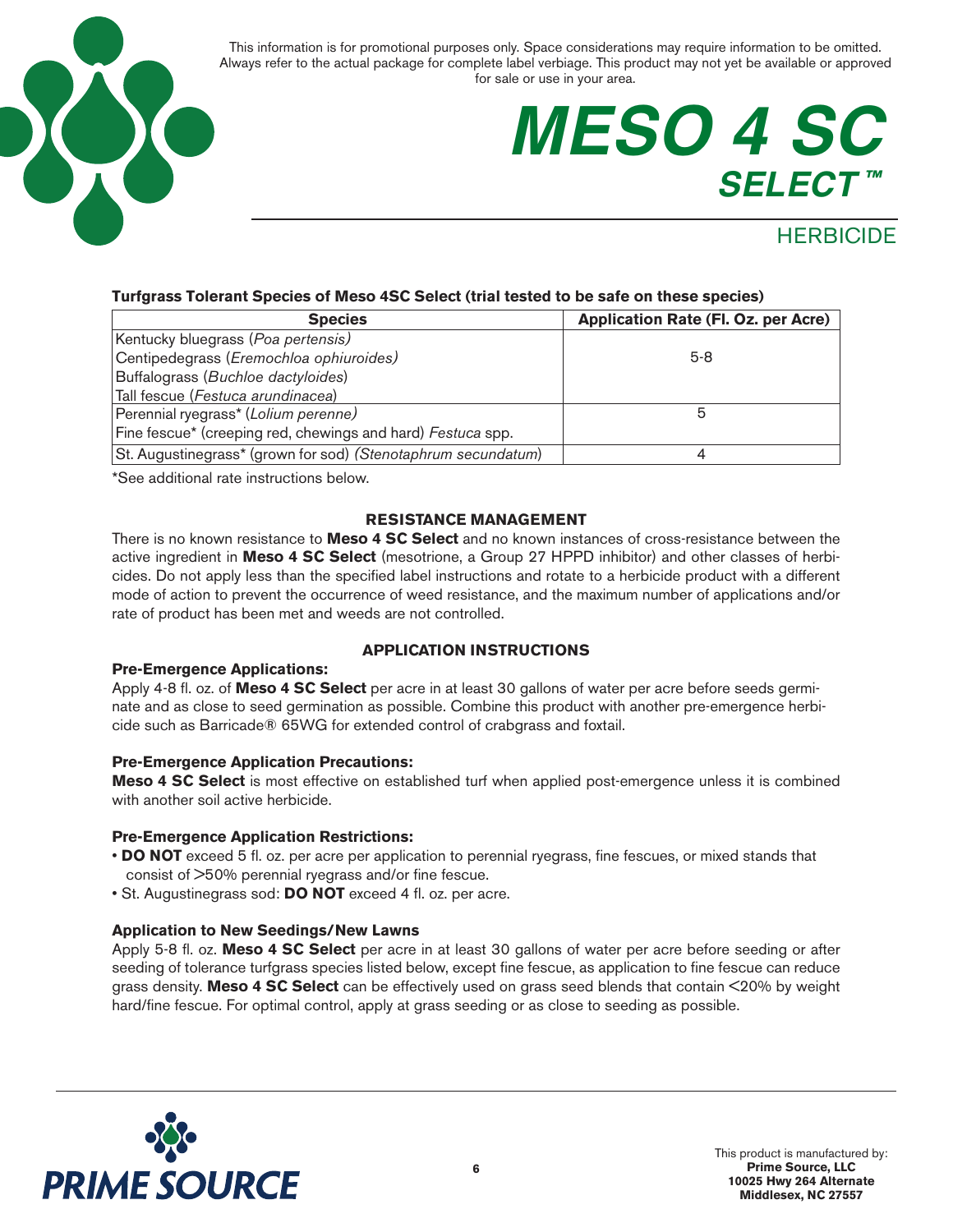

## **MESO 4 SC SELECT ™**

### **HERBICIDE**

#### **New Seedings/New Lawns Restrictions:**

• **DO NOT** spray on newly germinated turfgrass. Delay treatment until grass has been mowed 2-4 times and/or 4 weeks after emergence (whichever is longer).

#### **Post-Emergence Application Instructions:**

Apply 4-8 fl. oz. of **Meso 4 SC Select** per acre in at least 30 gallons of water per acre with a NIS surfactant. Make a repeat application 2-3 weeks later for optimal weed control. Apply to young, actively growing weeds.

#### **Post-Emergence Application Precautions:**

Moisture stress and application to mature weeds can reduce herbicide efficacy.

#### **Bentgrass (***Agrostis* **spp.)/Nimbleweed (***Muhlenbergia schreberi***) Treatment:**

Apply 5 fl. oz. **Meso 4 SC Select** per acre in at least 30 gallons of water per acre combined with a NIS surfactant at 2-3 week intervals for a maximum of 3 applications. For optimal weed control, apply in late summer/early fall just prior to new growth.

#### **St. Augustinegrass (Sod uses only) and Centipedegrass Treatment:**

Apply to established turf ONLY.

#### **St. Augustinegrass (Sod uses only) and Centipedegrass Restrictions:**

- **DO NOT** exceed 4 fl. oz. **Meso 4 SC Select** if tank mixing with Atrazine or Simazine.
- **DO NOT** exceed 0.5 lb. atrazine or simazine active ingredient. See atrazine/simazine labels for precautions and restrictions.

#### **Dormant Bermudagrass Application only:**

Apply 5 fl. oz. per acre of **Meso 4 SC Select** to control winter weeds listed in the **Weeds Controlled** table below. Make a repeat application 2-3 weeks later. Application of **Meso 4 SC Select** to semi-dormant turf will cause bermudagrass whitening.

#### **Spot Applications of this product**

| <b>Spray Mix</b> | <b>Application Rate</b>  | Rate of this product | <b>Rate of NIS adjuvant</b> |
|------------------|--------------------------|----------------------|-----------------------------|
| 2 gallons        | gallon per 1,000 sq. ft. | teaspoon             | 3 teaspoons                 |

#### **Spot Application Restrictions:**

• **DO NOT** apply more than 16 oz. of **Meso 4 SC Select** per acre per year or per crop (equivalent to 0.5 lb. mesotrione per acre per year), whichever is shorter.

#### **WEEDS CONTROLLED USING PRE-EMERGENCE APPLICATION**

Apply **Meso 4 SC Select** with a grass pre-emergence herbicide such as Barricade® 65WG Herbicide, except when used to control weeds in new seedings. **Meso 4 SC Select** will control the following weeds using preemergence application:

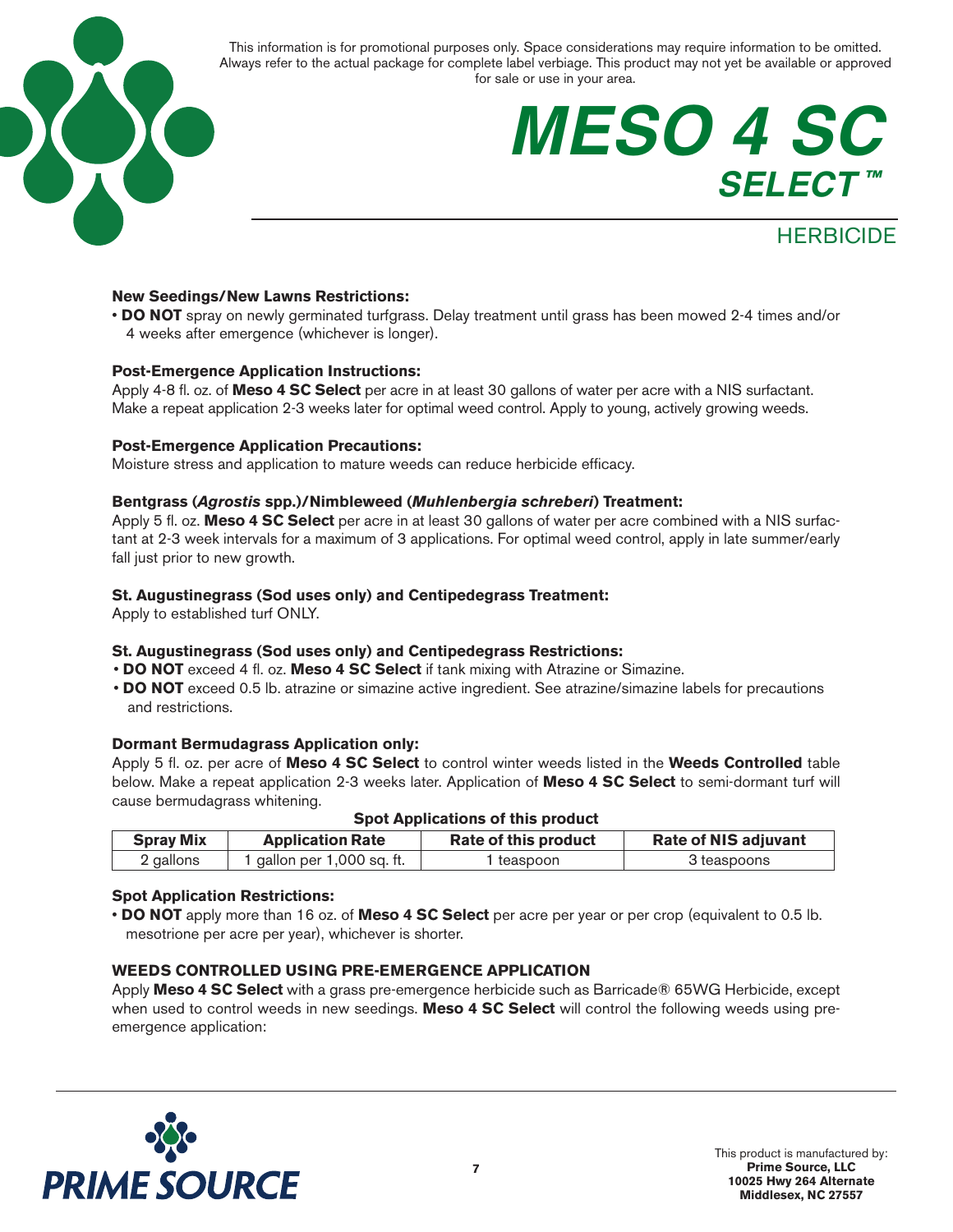

## **MESO 4 SC SELECT ™**

### **HERBICIDE**

| <b>Common Name</b>       | <b>Scientific Name</b>  |
|--------------------------|-------------------------|
| Barnyardgrass            | Echinochloa crusgalli   |
| Bentgrass (Creeping)     | Agrostis stolonifera    |
| Bluegrass (Annual)*      | Poa annua <sup>*</sup>  |
| <b>Buckhorn Plantain</b> | Plantago lanceloata     |
| Carpetweed               | Mollugo verticillata    |
| Chickweed (Common)       | Stellaria media         |
| Chickweed (Mouseear)     | Cerastium vulgatum      |
| Clover (Large Hop)       | Trifolium aureum        |
| Clover (White)           | Trifolium repens        |
| Crabgrass (Large)        | Digitaria sanguinalis   |
| Crabgrass (Smooth)       | Digitaria ischaemum     |
| Crabgrass (Southern)     | Digitaria ciliaris      |
| Foxtail (Yellow)         | Setaria glauca          |
| Galinsoga                | Galinsoga ciliate       |
| Lambsquarters            | Chenopodium album       |
| Pigweed (Redroot)        | Amaranthus retroflexus  |
| Pigweed (Smooth)         | Amaranthus hybridus     |
| Purslane (Common)        | Portulaca oleracea      |
| Shepherd's purse         | Capsella bursa-pastoris |
| Smartweed (Pale)         | Polygonum lapathifolium |
| Smartweed (Pennsylvania) | Polygonum pensylvanicum |
| Speedwell (Persian)      | Veronica persica        |
| Speedwell (Purslane)     | Veronica peregrine      |
| <b>Wild Carrot</b>       | Daucus carota           |
| $\mathbf{L}$             |                         |

\*Suppression only.

#### **WEEDS CONTROLLED USING POST-EMERGENCE APPLICATION**

Make a second application of **Meso 4 SC Select** 2-3 weeks after initial treatment. For optimal control add a NIS-type surfactant and apply to young, actively growing weeds. **Meso 4 SC Select** will control the following weeds using post-emergence application:

| <b>Common Name</b>       | <b>Scientific Name</b> |
|--------------------------|------------------------|
| <b>Barnyardgrass</b>     | Echinochloa crusgalli  |
| Bentgrass (Creeping)     | Agrostis stolonifera   |
| <b>Buckhorn Plantain</b> | Plantago lanceloata    |
| Carpetweed               | Mollugo verticillata   |
| Chickweed (Common)       | Stellaria media        |
| Chickweed (Mouseear)     | Cerastium vulgatum     |

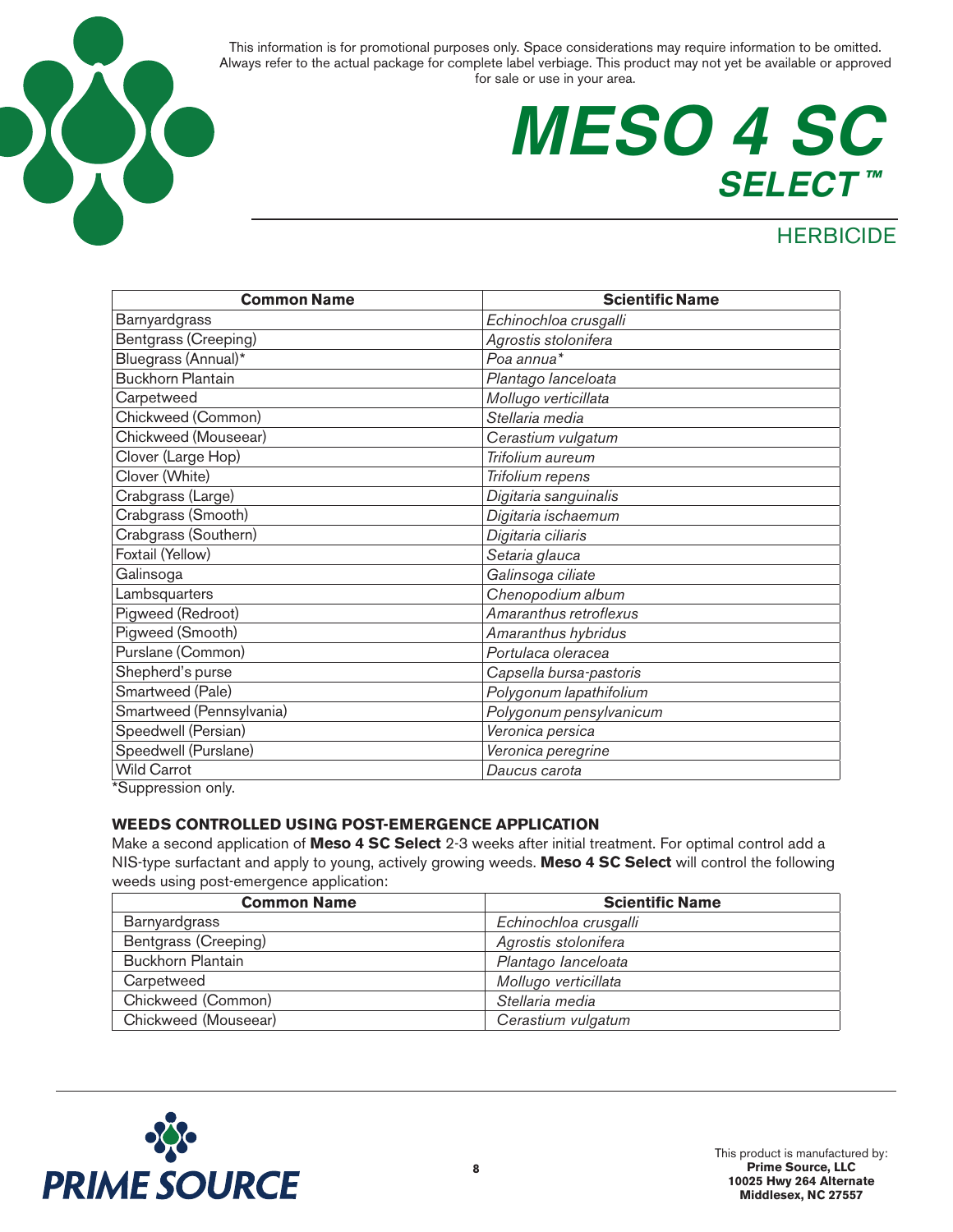

# **MESO 4 SC SELECT ™**

### **HERBICIDE**

| Clover (Large Hop)       | Trifolium aureum        |
|--------------------------|-------------------------|
| Clover (White)           | Trifolium repens        |
| Crabgrass (Large)*       | Digitaria sanguinalis*  |
| Crabgrass (Smooth)*      | Digitaria ischaemum*    |
| Crabgrass (Southern)*    | Digitaria ciliaris*     |
| Curly dock               | Rumex crispus           |
| Dandelion (Catsear)      | Hypochoeris radicata    |
| Dandelion (Common)       | Taraxacum officinale    |
| Florida Betony           | Stachys floridana       |
| Florida Pusley           | Richardia scabra        |
| Foxtail (Yellow)         | Setaria glauca          |
| Galinsoga                | Galinsoga ciliate       |
| Goosgrass*               | Eleusine indica*        |
| Ground lvy               | Glechoma hederacea      |
| Healall                  | Prunella vulgaris       |
| Henbit                   | Lamium amplexicaule     |
| Lambsquarters (Common)   | Chenopodium album       |
| Lawn Burweed             | Soliva sessilis         |
| Lovegrass (Tufted)       | Eragrostis pectinacea   |
| Marestail                | Conyza Canadensis       |
| Nimblewill               | Muhlenbergia schreberi  |
| Nutsedge (Yellow)        | Cyperus esculentus      |
| Oxalis                   | Oxalis stricta          |
| Pigweed (Redroot)        | Amaranthus retroflexus  |
| Pigweed (Smooth)         | Amaranthus hybridus     |
| Purslane (Common)        | Portulaca oleracea      |
| Shepherd's Purse         | Capsella bursa-pastoris |
| Smartweed (Pale)         | Polygonum lapathifolium |
| Smartweed (Pennsylvania) | Polygonum pensylvanicum |
| Sowthistle               | Sonchus oleraceus       |
| Swinecress               | Coronopus didymus       |
| Thistle (Canada)         | Cirsium arvense         |
| Verbena                  | Verbena hastate         |
| <b>Wild Carrot</b>       | Daucus carota           |
| <b>Wild Violet</b>       | Viola pratincola        |
| Windmillgrass            | Chloris verticillata    |
|                          |                         |

\*For optimal control, apply to less than 4 tiller crabgrass and goosegrass.

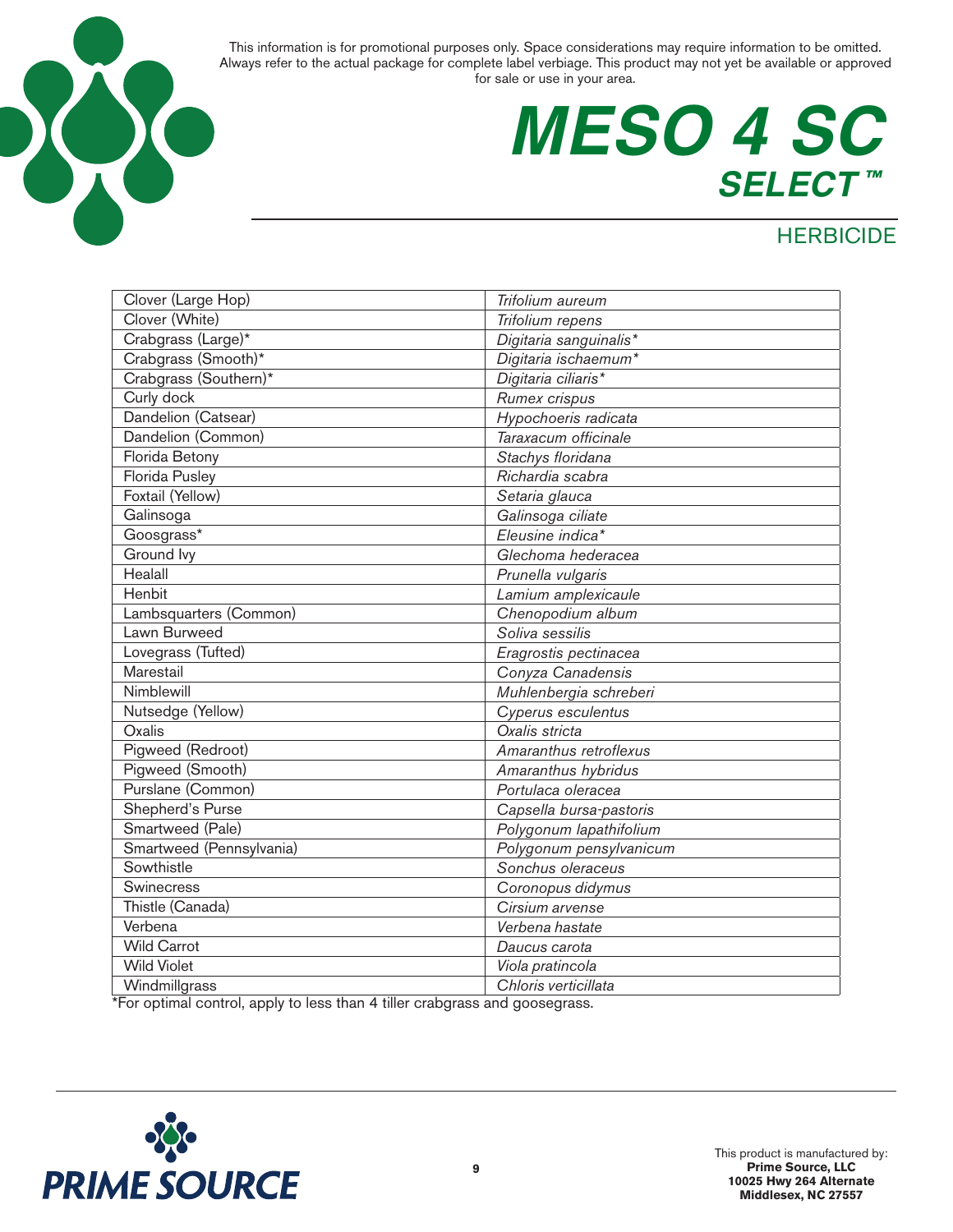

## **MESO 4 SC SELECT ™**

### **HERBICIDE**

### **STORAGE AND DISPOSAL**

Do not contaminate water, food, or feed by storage and disposal.

**Pesticide Storage:** Keep container tightly closed when not in use. Keep away from heat and flame. Do not store near seed, fertilizers, or foodstuffs. Can be stored at temperatures as low as minus 20°F. Keep away from heat and flame. **Pesticide Disposal:** Waste resulting from the use of this product may be disposed of on site or at an approved waste disposal facility. Open dumping is prohibited.

**Container Handling < 5 Gallons:** Non-refillable container. Do not reuse or refill this container. Offer for recycling if available. Triple rinse container (or equivalent) promptly after emptying. Triple rinse as follows: Empty the remaining contents into formulation equipment. Fill the container 1/4 full with water. Replace and tighten closures. Tip container on its side and roll it back and forth, ensuring at least one complete revolution, for 30 seconds. Stand the container on its end and tip it back and forth several times. Turn the container over onto its other end and tip it back and forth several times. Empty the rinsate into formulation equipment or store rinsate for later use or disposal. Repeat this procedure two more times. Then offer for recycling if available or puncture and dispose of in a sanitary landfill, or by incineration, or, if allowed by state and local authorities, by burning. If burned, stay out of smoke.

**Container Handling**  $\geq$  **5 Gallons:** Refillable container. Refill this container with pesticide only. Do not use this container for any other purpose. Cleaning the container before final disposal is the responsibility of the person disposing of the container. Cleaning before refilling is the responsibility of the person refilling. To clean container before final disposal, empty the remaining contents from this container into application equipment or mix tank. Fill the container about 10 percent full with water. Agitate vigorously or recirculate water with the pump for 2 minutes. Pour or pump rinsate into application equipment or rinsate collection system. Repeat this rinsing procedure two more times. Then offer for recycling if available or puncture and dispose of in a sanitary landfill, or by incineration, or, if allowed by state and local authorities, by burning. If burned, stay out of smoke. **Container Handling [Greater Than 5 Gallons]:** Non-refillable container. Do not reuse or refill this container. Triple rinse container (or equivalent) promptly after emptying. Triple rinse as follows: Empty the remaining contents into application equipment or a mix tank. Fill the container 1/4 full with water. Replace and tighten closures. Tip container on its side and roll it back and forth, ensuring at least one complete revolution, for 30 seconds. Stand the container on its end and tip it back and forth several ties. Turn the container over onto its other end and tip it back and forth several times. Empty the rinsate into application equipment or a mix tank or store rinsate for later use or disposal. Repeat this procedure two more times. Then offer for recycling if available or puncture and dispose of in a sanitary landfill, or by incineration, or by other procedures approved by state and local authorities.

#### **CONDITION OF SALE AND LIMITATION OF WARRANTY AND LIABILITY**

**NOTICE:** Read the entire Directions for Use and Conditions of Sale and Limitation of Warranty and Liability before buying or using this product. If the terms are not acceptable, return the product at once, unopened, and the purchase price will be refunded.

The Directions for Use of this product must be followed carefully. It is impossible to eliminate all risks inherently associated with the use of this product. Ineffectiveness or other unintended consequences may result because